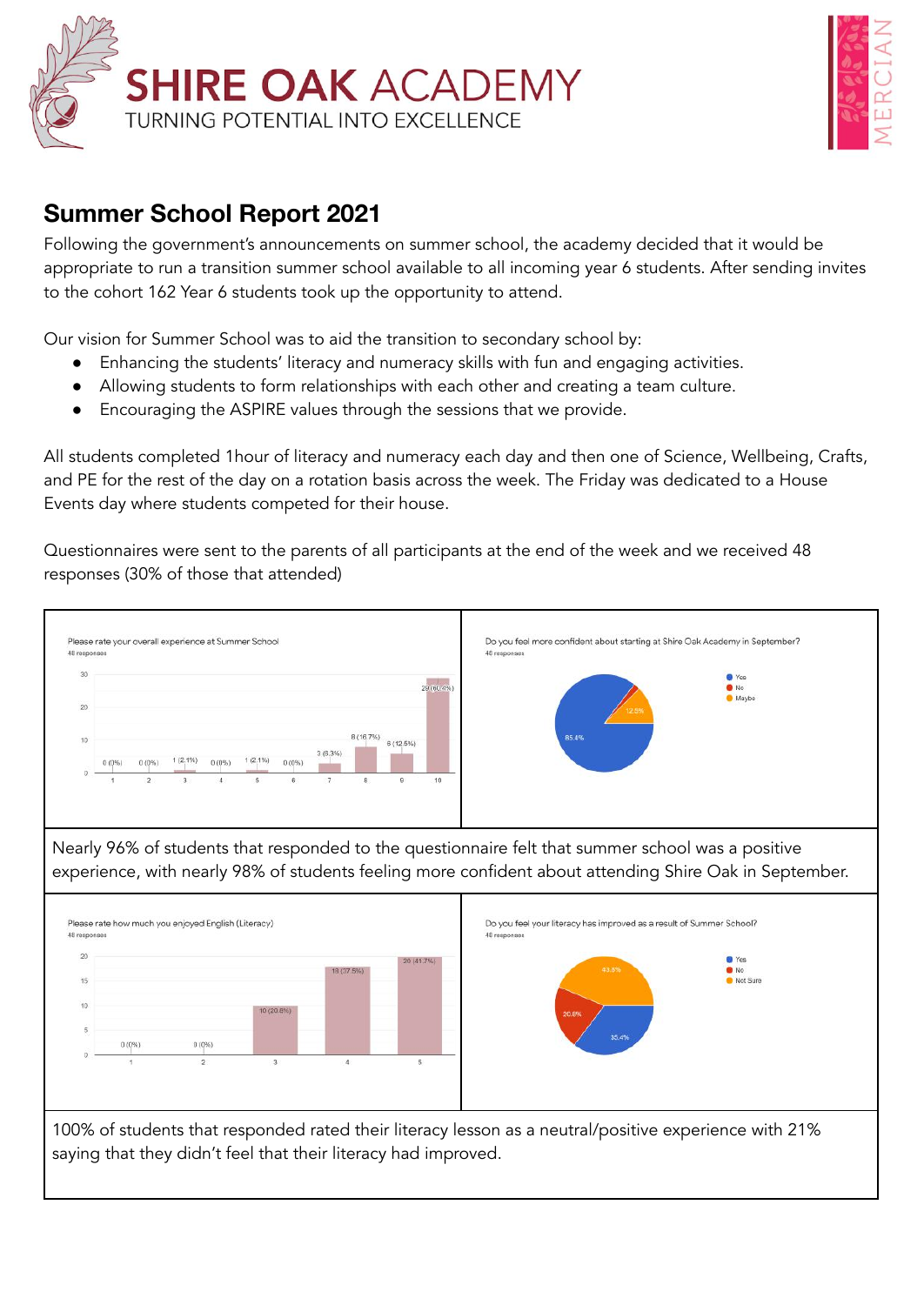

96% of students that responded rated their numeracy lesson as a neutral/positive experience with 14% saying that they didn't feel that their numeracy had improved.